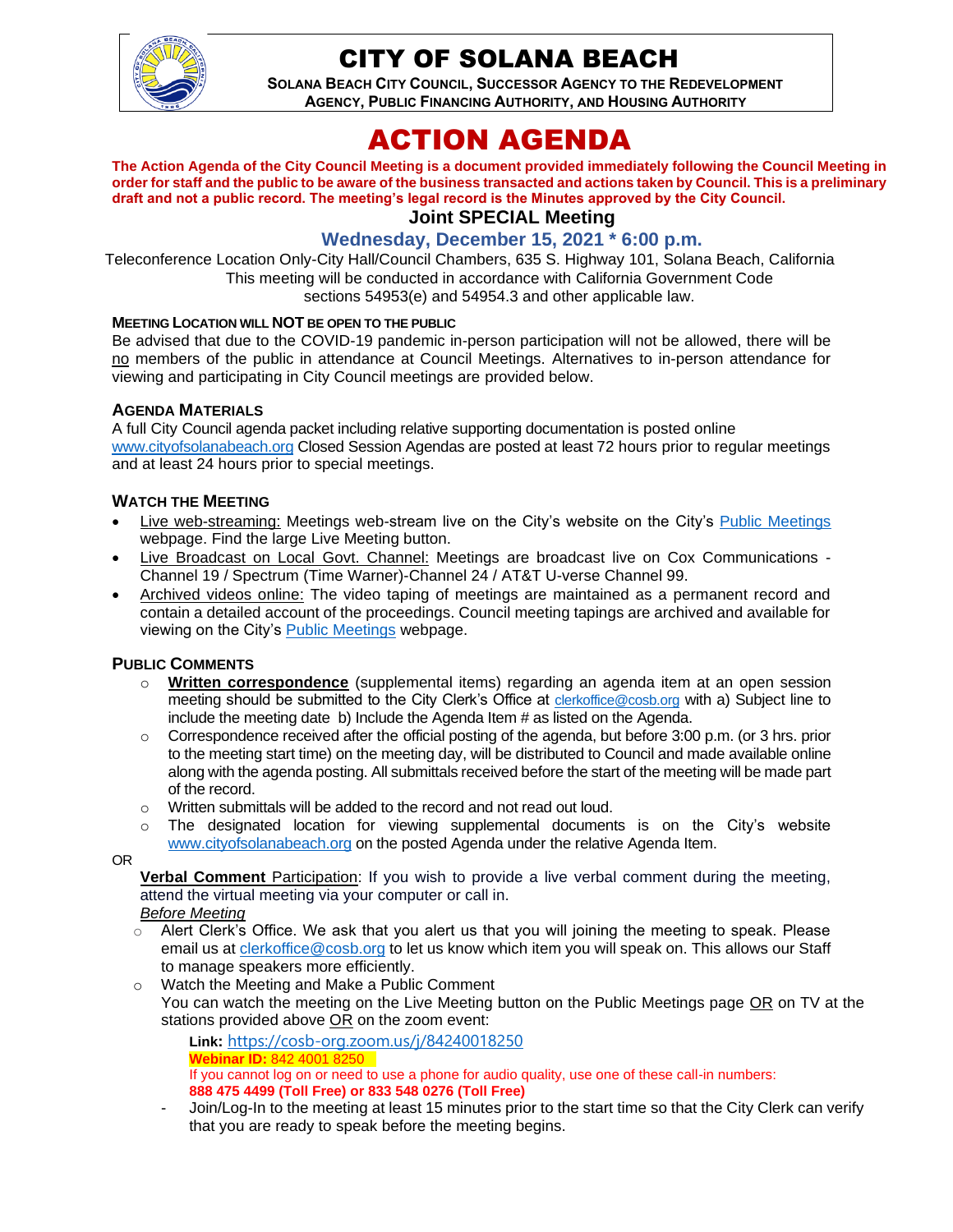Audio Accessibility: If your computer does not have a microphone or you have sound issues, you can call-in from a landline or cell phone and use it as your audio (phone # is provided once you login to Zoom, see above). If you call in for better audio, mute your computer's speakers to eliminate feedback so that you do not have two audios when you are speaking.

#### *During Meeting:*

- o During each Agenda Item and Oral Communications, attendees will be asked if they would like to speak. Speakers are taken during each agenda item.
- $\circ$  Speakers will be asked to raise their hand (zoom icon under participants can be clicked or on the phone you can dial \*9) if they would like to be called on to speak during each item. We will call on you by your log in name or the last 4 digits of your phone #. When called on by the meeting organizer, we will unmute so you may provide comments for the allotted time. Allotted speaker times are listed under each [Agenda](https://urldefense.proofpoint.com/v2/url?u=https-3A__www.ci.solana-2Dbeach.ca.us_index.asp-3FSEC-3DF0F1200D-2D21C6-2D4A88-2D8AE1-2D0BC07C1A81A7-26Type-3DB-5FBASIC&d=DwMFaQ&c=euGZstcaTDllvimEN8b7jXrwqOf-v5A_CdpgnVfiiMM&r=1XAsCUuqwK_tji2t0s1uIQ&m=C7WzXfOw2_nkEFMJClT55zZsF4tmIf_7KTn0o1WpYqI&s=3DcsWExM2_nx_xpvFtXslUjphiXd0MDCCF18y_Qy5yU&e=) section.
- o Choose Gallery View to see the presentations, when applicable.

#### **SPECIAL ASSISTANCE NEEDED** - AMERICAN DISABILITIES ACT TITLE 2

In compliance with the Americans with Disabilities Act of 1990, persons with a disability may request an agenda in appropriate alternative formats as required by Section 202. Any person with a disability who requires a modification or accommodation in order to participate in a meeting should direct such request to the City Clerk's office (858) 720-2400 [clerkoffice@cosb.org](mailto:EMAILGRP-CityClerksOfc@cosb.org) at least 72 hours prior to the meeting.

| <b>CITY COUNCILMEMBERS</b>                 |                                        |                                              |                                                   |
|--------------------------------------------|----------------------------------------|----------------------------------------------|---------------------------------------------------|
| Lesa Heebner, Mayor                        |                                        |                                              |                                                   |
| <b>Kelly Harless</b><br>Deputy Mayor       | <b>Kristi Becker</b><br>Councilmember  | David A. Zito<br>Councilmember<br>District 1 | <b>Jewel Edson</b><br>Councilmember<br>District 3 |
| <b>Gregory Wade</b><br><b>City Manager</b> | Johanna Canlas<br><b>City Attorney</b> |                                              | Angela Ivey<br><b>City Clerk</b>                  |

#### **SPEAKERS:**

See Public Participation on the first page of the Agenda for publication participation options.

#### **READING OF ORDINANCES AND RESOLUTIONS:**

Pursuant to [Solana Beach Municipal Code](https://www.codepublishing.com/CA/SolanaBeach/) Section 2.04.460, at the time of introduction or adoption of an ordinance or adoption of a resolution, the same shall not be read in full unless after the reading of the title, further reading is requested by a member of the Council. If any Councilmember so requests, the ordinance or resolution shall be read in full. In the absence of such a request, this section shall constitute a waiver by the council of such reading.

# **CALL TO ORDER AND ROLL CALL:**

# **FLAG SALUTE:**

## **APPROVAL OF AGENDA: COUNCIL ACTION: Approved 5/0**

#### **ORAL COMMUNICATIONS:**

#### *Note to Public: Refer to Public Participation for information on how to submit public comment.*

This portion of the agenda provides an opportunity for members of the public to address the City Council on items relating to City business and not appearing on today's agenda by having submitted written comments for the record to be filed with the record or by registering to join the virtual meeting online to speak live, per the Public Participation instructions on the Agenda.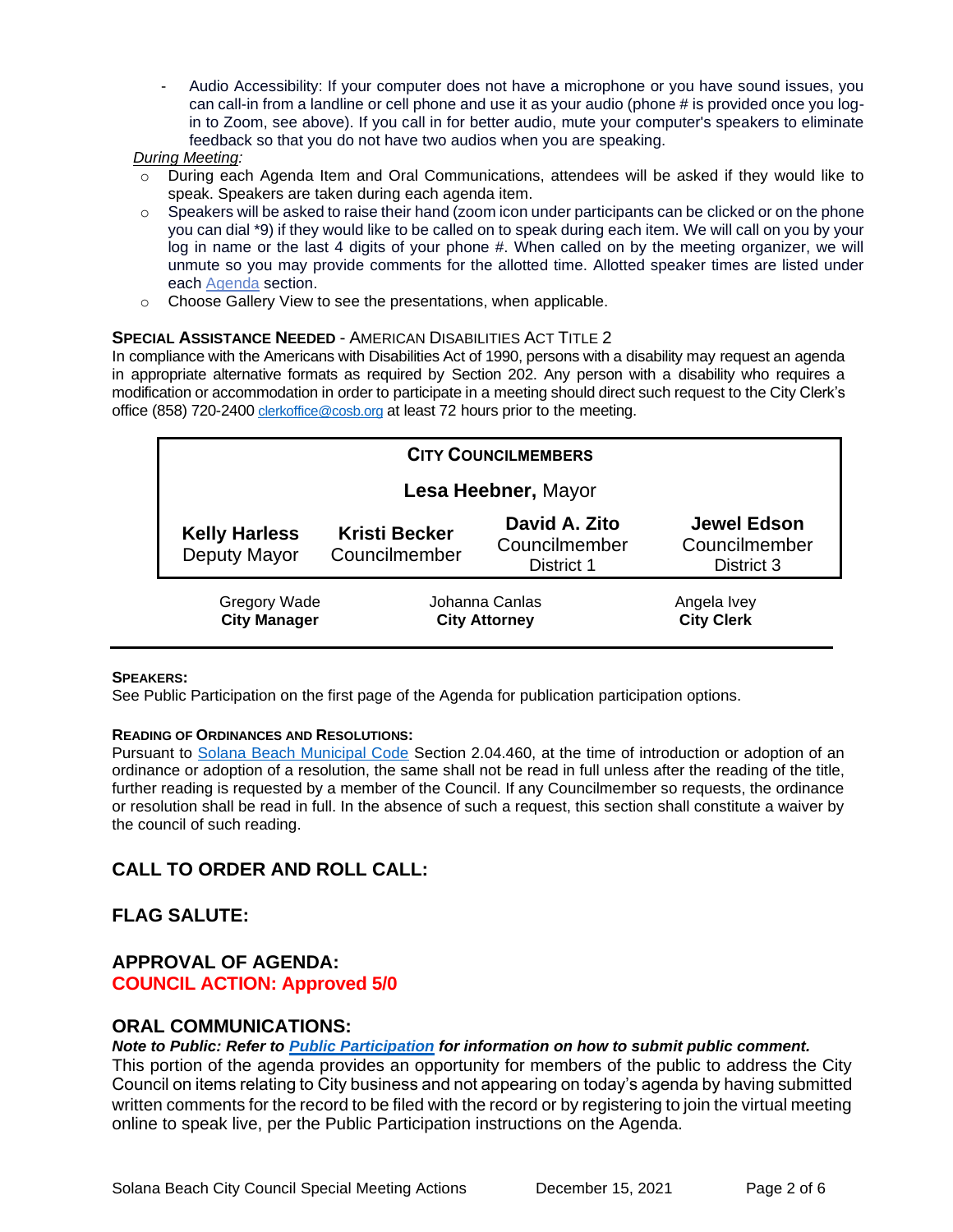Comments relating to items on this evening's agenda are taken at the time the items are heard. Pursuant to the Brown Act, no action shall be taken by the City Council on public comment items. Council may refer items to the City Manager for placement on a future agenda. The maximum time allotted for each speaker is THREE MINUTES (SBMC 2.04.190).

# **COUNCIL COMMUNITY ANNOUNCEMENTS / COMMENTARY:**

*An opportunity for City Council to make brief announcements or report on their activities. These items are not agendized for official City business with no action or substantive discussion.* 

# **A. CONSENT CALENDAR:** (Action Items) (A.1.- A.2.)

*Note to Public: Refer to Public Participation for information on how to submit public comment.* 

Items listed on the Consent Calendar are to be acted in a single action of the City Council unless pulled for discussion.

Any member of the public may address the City Council on an item of concern by submitting written correspondence for the record to be filed with the record or by registering to join the virtual meeting online to speak live, per the Public Participation instructions on the Agenda. The maximum time allotted for each speaker is THREE MINUTES (SBMC 2.04.190).

Those items removed from the Consent Calendar by a member of the Council will be trailed to the end of the agenda, while Consent Calendar items removed by the public will be discussed immediately after approval of the Consent Calendar.

# **A.1. Minutes of the City Council.**

Recommendation: That the City Council

1. Approve the Minutes of the October 27, 2021 City Council Meeting.

Approved Minutes [http://www.ci.solana-beach.ca.us/index.asp?SEC=F0F1200D-21C6-4A88-8AE1-0BC07C1A81A7&Type=B\\_BASIC](http://www.ci.solana-beach.ca.us/index.asp?SEC=F0F1200D-21C6-4A88-8AE1-0BC07C1A81A7&Type=B_BASIC) **COUNCIL ACTION: Approved 5/0**

# **A.2. Local Emergency Teleconferencing.** (File 0240-25)

Recommendation: That the City Council

1. Adopt **Resolution 2021-141** authorizing remote teleconference meetings of the legislative bodies of the City for the period of December 15, 2021 through January 14, 2022 pursuant to the new provisions of the Brown Act.

## [Item A.2. Report \(click here\)](https://solanabeach.govoffice3.com/vertical/Sites/%7B840804C2-F869-4904-9AE3-720581350CE7%7D/uploads/Item_A.2._Report_(click_here)_-_12-15-21-_O.pdf)

*Posted Reports & Supplemental Docs contain records up to the cut off time, prior to the start of the meeting, for processing new submittals. The final official record containing handouts, PowerPoints, etc. can be obtained through a Records Request to the City Clerk's Office.*

# **COUNCIL ACTION: Approved 5/0**

# **B. PUBLIC HEARINGS:** (B.1. – B.2.)

*Note to Public: Refer to Public Participation for information on how to submit public comment.* 

Any member of the public may address the City Council on an item of concern by submitting written correspondence for the record to be filed with the record or by registering to join the virtual meeting online to speak live, per the Public Participation instructions on the Agenda. The maximum time allotted for each speaker is THREE MINUTES (SBMC 2.04.190).

An applicant or designee(s) for a private development/business project, for which the public hearing is being held, is allotted a total of fifteen minutes to speak, as per SBMC 2.04.210. A portion of the fifteen minutes may be saved to respond to those who speak in opposition. All other speakers have three minutes each.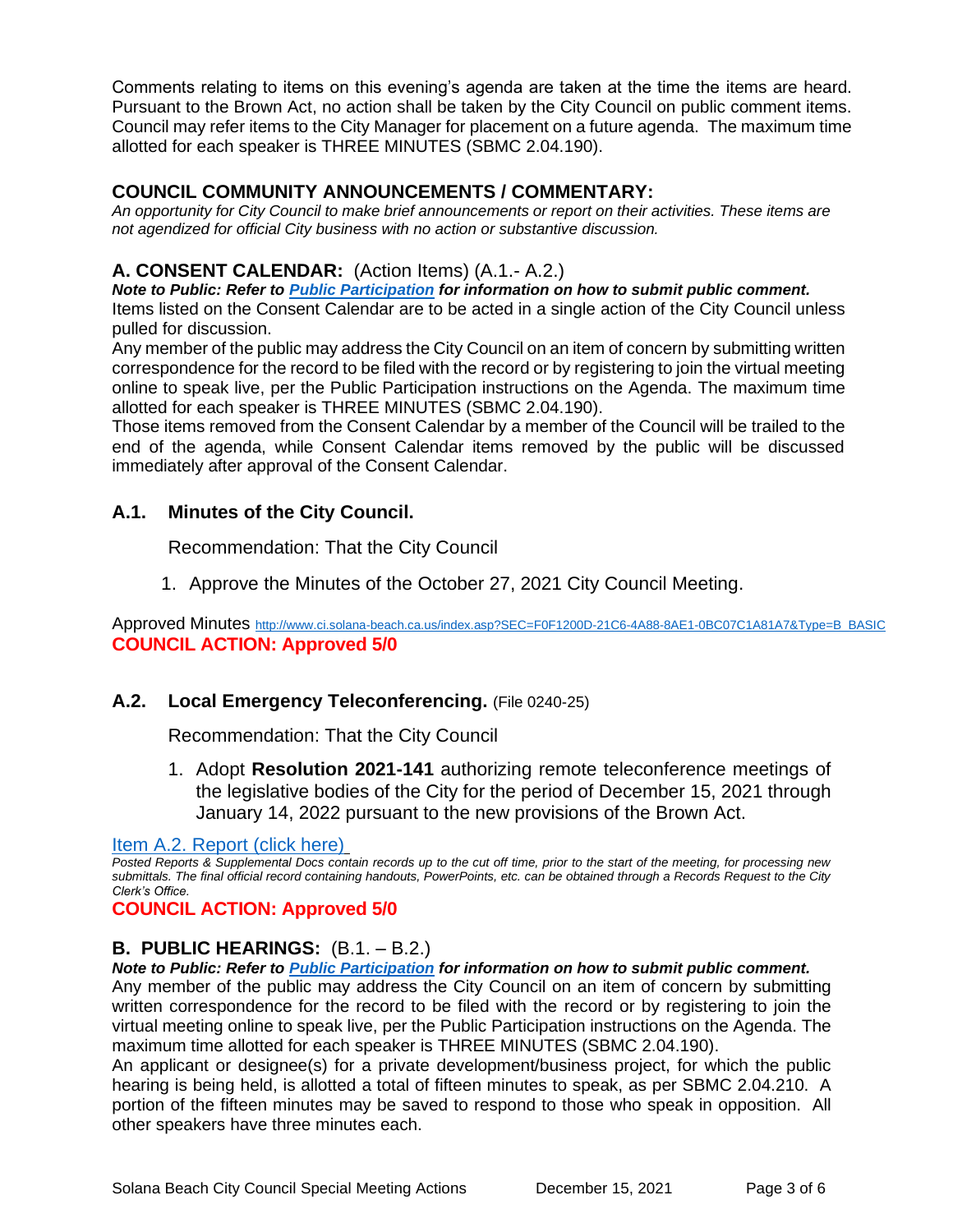After considering all of the evidence, including written materials and oral testimony, the City Council must make a decision supported by findings and the findings must be supported by substantial evidence in the record.

## **B.1. Redistricting Process.** (File 0430-60)

Recommendation: That the City Council

- 1. Receive Staff Report.
- 2. Approve the public hearing schedule as proposed considering the extensive process conducted just three years ago.
- 3. Conduct first public hearing.
- 4. Provide instructions to demographic consultant.

[Item B.1. Report \(click here\)](https://solanabeach.govoffice3.com/vertical/Sites/%7B840804C2-F869-4904-9AE3-720581350CE7%7D/uploads/Item_B.1._Report_(click_here)_-_12-15-21-_O.pdf)

[Item B.1. Supplemental Docs \(upd. 12-15 at 130pm\)](https://solanabeach.govoffice3.com/vertical/Sites/%7B840804C2-F869-4904-9AE3-720581350CE7%7D/uploads/Item_B.1._Supplemental_Docs_(upd._12-13_at_130pm)_-_O.pdf)

*Posted Reports & Supplemental Docs contain records up to the cut off time, prior to the start of the meeting, for processing new submittals. The final official record containing handouts, PowerPoints, etc. can be obtained through a Records Request to the City Clerk's Office.*

**COUNCIL ACTION: Approved 5/0**

## **B.2. Public Hearing: 550 San Mario Dr., Applicants: Crivello and Barton, Case: DRP21-008/SDP21-009.** (File 0600-40)

The proposed project meets the minimum objective requirements under the SBMC, may be found to be consistent with the General Plan and may be found, as conditioned, to meet the discretionary findings required as discussed in this report to approve a DRP and SDP. Therefore, Staff recommends that the City Council:

- 1. Conduct the Public Hearing: Open the Public Hearing, Report Council Disclosures, Receive Public Testimony, and Close the Public Hearing.
- 2. Find the project exempt from the California Environmental Quality Act pursuant to Section 15303 of the State CEQA Guidelines; and
- 3. If the City Council makes the requisite findings and approves the project, adopt **Resolution 2021-140** conditionally approving a DRP and SDP to construct a remodel, a 486 square-foot first-floor addition, and an 804 squarefoot new second-floor addition to a 1,721 square-foot single-story singlefamily residence with a 505 square-foot attached two-car garage and perform associated site improvements at 550 San Mario Drive, Solana Beach.

## [Item B.2. Report \(click here\)](https://solanabeach.govoffice3.com/vertical/Sites/%7B840804C2-F869-4904-9AE3-720581350CE7%7D/uploads/Item_B.2._Report_(click_here)_-_12-15-21-_O.pdf)

*Posted Reports & Supplemental Docs contain records up to the cut off time, prior to the start of the meeting, for processing new submittals. The final official record containing handouts, PowerPoints, etc. can be obtained through a Records Request to the City Clerk's Office.*

## **COUNCIL ACTION: Approved 5/0**

# **C. STAFF REPORTS: (C.1.)**

*Note to Public: Refer to Public Participation for information on how to submit public comment.* 

Any member of the public may address the City Council on an item of concern by submitting written correspondence for the record to be filed with the record or by registering to join the virtual meeting online to speak live, per the Public Participation instructions on the Agenda. The maximum time allotted for each speaker is THREE MINUTES (SBMC 2.04.190).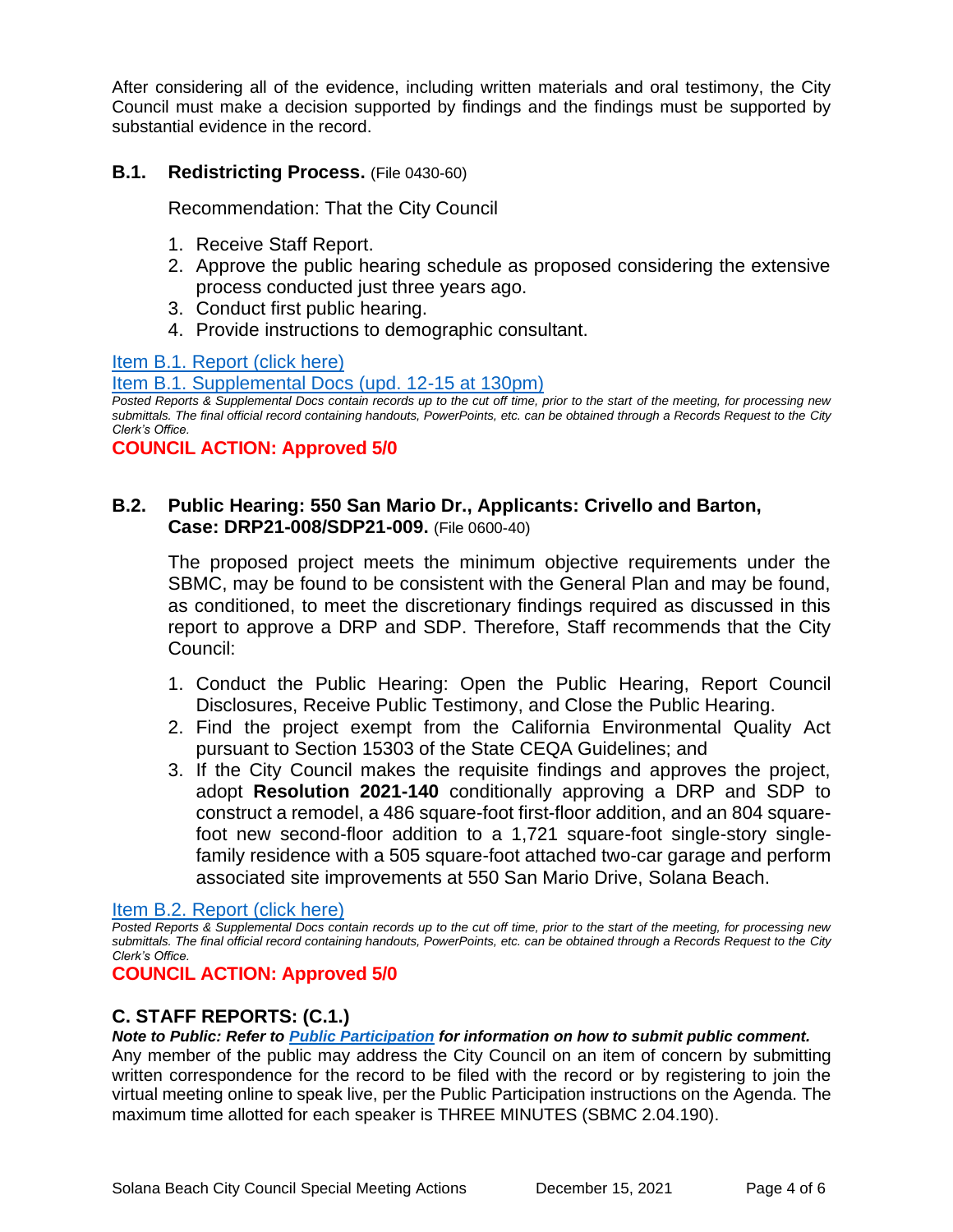## **C.1. Solana 101 Final Landscape Plan.** (File 0600-40)

Recommendation: That the City Council

1. Adopt **Resolution 2021-138** approving the final landscape plan for the Solana 101 Project.

### [Item C.1. Report \(click here\)](https://solanabeach.govoffice3.com/vertical/Sites/%7B840804C2-F869-4904-9AE3-720581350CE7%7D/uploads/Item_C.1._Report_(click_here)_-_12-15-21-_O.pdf)

*Posted Reports & Supplemental Docs contain records up to the cut off time, prior to the start of the meeting, for processing new submittals. The final official record containing handouts, PowerPoints, etc. can be obtained through a Records Request to the City Clerk's Office.*

**COUNCIL ACTION: Approved 5/0**

## **WORK PLAN COMMENTS:**

*Adopted June 23, 2021*

## **COMPENSATION & REIMBURSEMENT DISCLOSURE:**

GC: Article 2.3. Compensation: 53232.3. (a) Reimbursable expenses shall include, but not be limited to, meals, lodging, and travel. 53232.3 (d) Members of a legislative body shall provide brief reports on meetings attended at the expense of the local agency "*City*" at the next regular meeting of the legislative body.

## **COUNCIL COMMITTEE REPORTS:** [Council Committees](https://www.ci.solana-beach.ca.us/index.asp?SEC=584E1192-3850-46EA-B977-088AC3E81E0D&Type=B_BASIC)

### **REGIONAL COMMITTEES: (outside agencies, appointed by this Council)**

- a. City Selection Committee (meets twice a year) Primary-Heebner, Alternate-Edson
- b. Clean Energy Alliance (CEA) JPA: Primary-Becker, Alternate-Zito
- c. County Service Area 17: Primary- Harless, Alternate-Edson
- d. Escondido Creek Watershed Authority: Becker /Staff (no alternate).
- e. League of Ca. Cities' San Diego County Executive Committee: Primary-Becker, Alternate-Harless. Subcommittees determined by its members.
- f. League of Ca. Cities' Local Legislative Committee: Primary-Harless, Alternate-Becker
- g. League of Ca. Cities' Coastal Cities Issues Group (CCIG): Primary-Becker, Alternate-**Harless**
- h. North County Dispatch JPA: Primary-Harless, Alternate-Becker
- i. North County Transit District: Primary-Edson, Alternate-Harless
- j. Regional Solid Waste Association (RSWA): Primary-Harless, Alternate-Zito
- k. SANDAG: Primary-Heebner, 1<sup>st</sup> Alternate-Zito, 2<sup>nd</sup> Alternate-Edson. Subcommittees determined by its members.
- l. SANDAG Shoreline Preservation Committee: Primary-Becker, Alternate-Zito
- m. San Dieguito River Valley JPA: Primary-Harless, Alternate-Becker
- n. San Elijo JPA: Primary-Zito, Primary-Becker, Alternate-City Manager
- o. 22nd Agricultural District Association Community Relations Committee: Primary-Edson, Primary-Heebner

## **STANDING COMMITTEES: (All Primary Members)** *(Permanent Committees)*

- a. Business Liaison Committee Zito, Edson.
- b. Fire Dept. Management Governance & Organizational Evaluation Harless, Edson
- c. Highway 101 / Cedros Ave. Development Committee Edson, Heebner
- d. Parks and Recreation Committee Zito, Harless
- e. Public Arts Committee Edson, Heebner
- f. School Relations Committee Becker, Harless
- g. Solana Beach-Del Mar Relations Committee Heebner, Edson

#### **CITIZEN COMMISSION(S)**

a. Climate Action Commission: Primary-Zito, Alternate-Becker